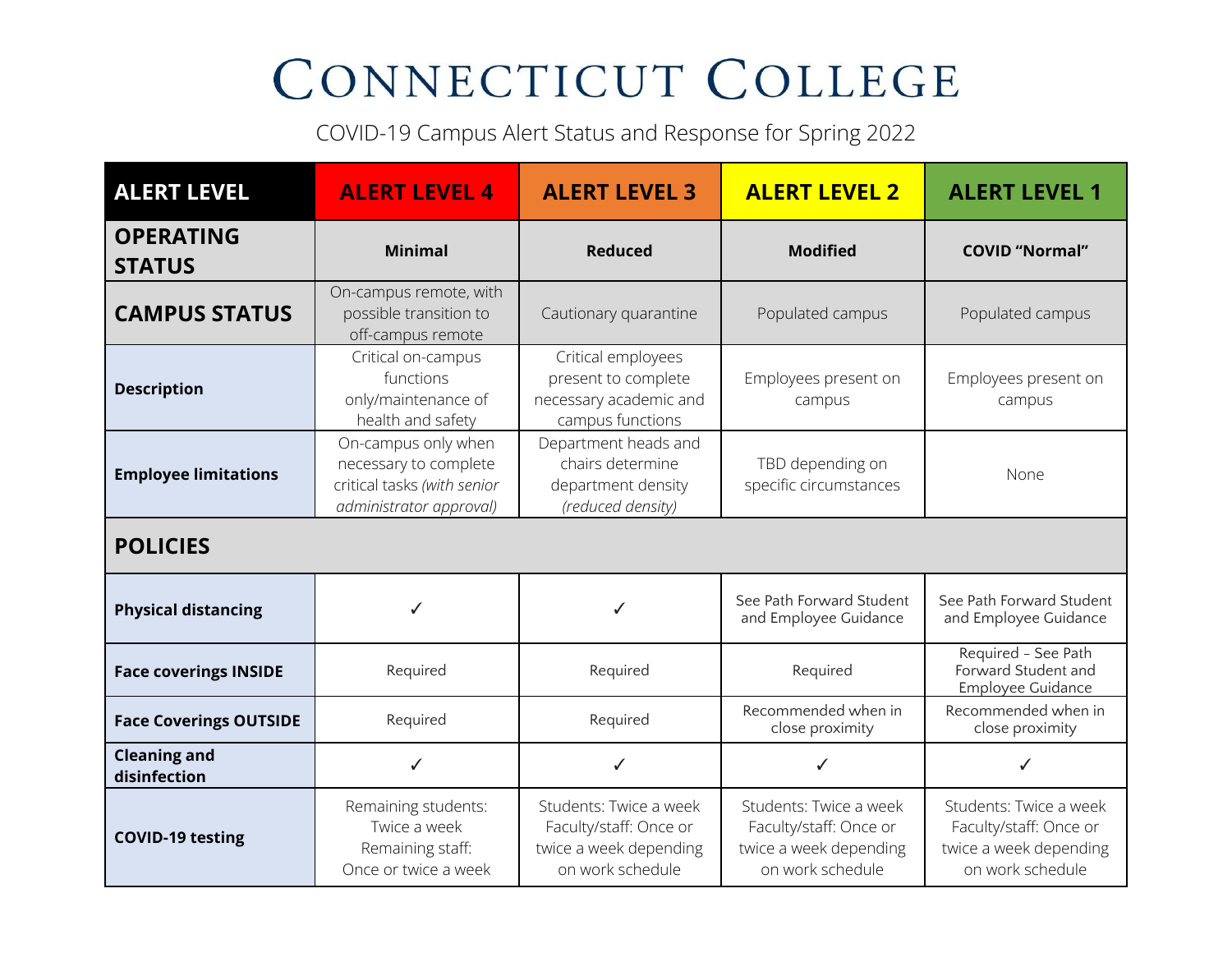|                                                                                  | depending on work<br>schedule                                   |                                                                              |                                                                                                                                                                                                          |                                                                                                                                                                          |
|----------------------------------------------------------------------------------|-----------------------------------------------------------------|------------------------------------------------------------------------------|----------------------------------------------------------------------------------------------------------------------------------------------------------------------------------------------------------|--------------------------------------------------------------------------------------------------------------------------------------------------------------------------|
| <b>College-sponsored</b><br>travel                                               | Restricted                                                      | Potentially Restricted:<br>Depends on specific<br>circumstances              | Potentially Limited:<br>Depends on specific<br>circumstances                                                                                                                                             | Potentially Limited:<br>Depends on specific<br>circumstances                                                                                                             |
| <b>Student Personal Travel</b><br>(local): Within New<br><b>London County</b>    | Restricted                                                      | Urgent circumstances<br>with class dean approval<br>and following guidelines | Essential only and<br>following guidelines                                                                                                                                                               | Unrestricted with<br>expectations noted in<br>Student Guidance on Path<br>Forward                                                                                        |
| <b>Student Personal Travel</b><br>(distance): Beyond New<br><b>London County</b> | Restricted with College<br>Guidance                             | Urgent circumstances<br>with class dean approval<br>and following guidelines | Essential only and<br>following guidelines                                                                                                                                                               | Unrestricted with<br>expectations noted in<br>Student Guidance on Path<br>Forward                                                                                        |
| <b>Student Vehicles:</b><br><b>Passengers</b>                                    | Driver and passenger(s)<br>may be roommate or<br>apartmentmates | Driver and passenger(s)<br>may be roommate or<br>apartmentmates              | Masks required and<br>window(s) open for<br>ventilation                                                                                                                                                  | Masks required and<br>window(s) open for<br>ventilation                                                                                                                  |
| <b>Camel Ride By Lyft</b>                                                        | Suspended                                                       | Suspended                                                                    | Masks required and<br>window(s) open for<br>ventilation                                                                                                                                                  | Masks required and<br>window(s) open for<br>ventilation                                                                                                                  |
| <b>Student socializing</b><br>group size                                         | Outside: No gathering<br>Inside: No gathering                   | Outside: 3 students<br>Inside: No gathering                                  | Inside: 1 peer per<br>room/apartment resident<br>& no more than roughly 4<br>people together in large<br>open areas, eg. Cro,<br>library, etc. (wearing<br>masks)<br>Social Host gatherings<br>suspended | No COVID-19 related<br>limitations but must follow<br>student handbook group<br>size expectations.<br>Social Host gatherings<br>approved based on<br>COVID circumstances |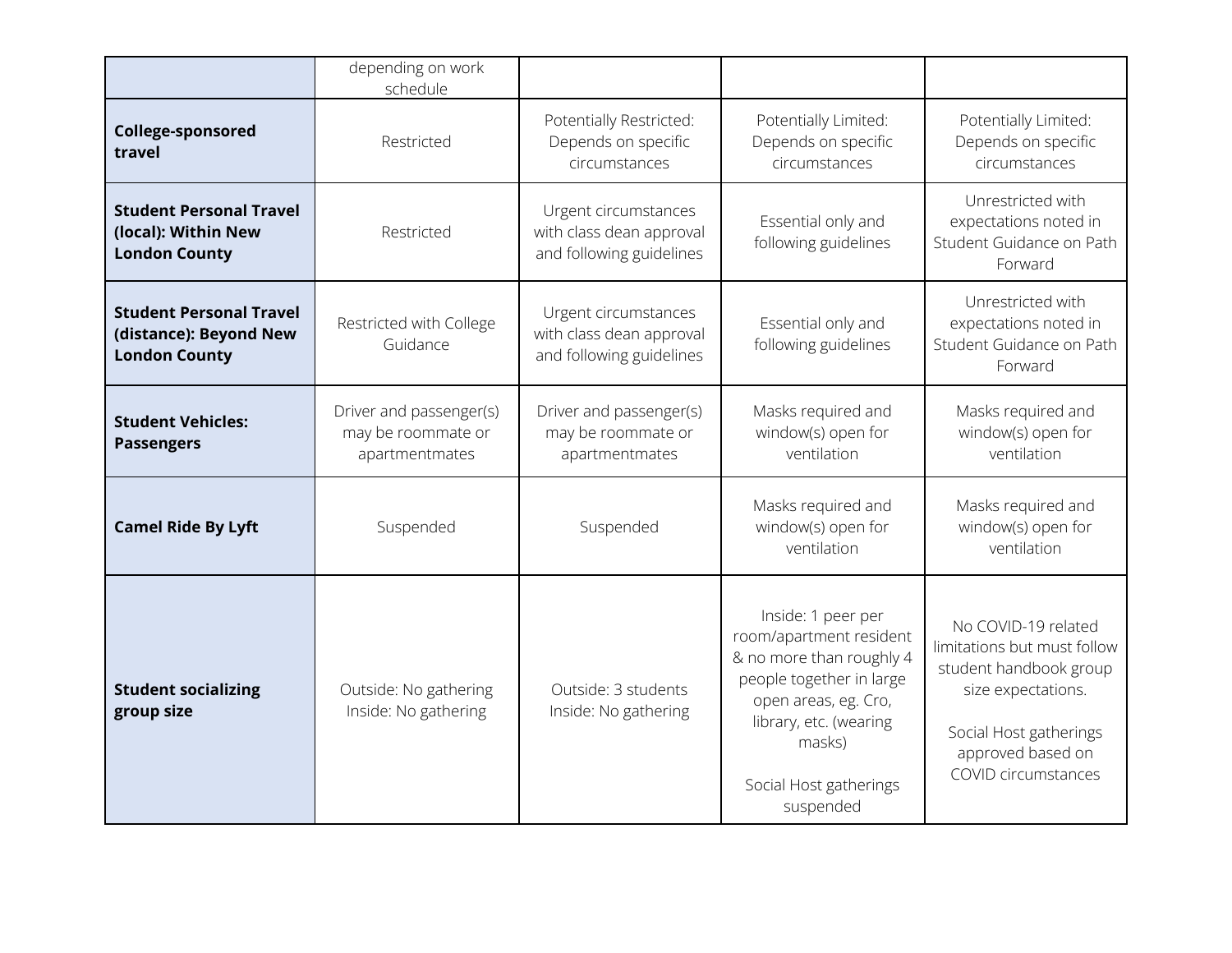| <b>FACILITIES &amp; SERVICES</b>                    |                                          |                                                                     |                                                                                                       |                                                                                             |
|-----------------------------------------------------|------------------------------------------|---------------------------------------------------------------------|-------------------------------------------------------------------------------------------------------|---------------------------------------------------------------------------------------------|
| <b>Academic building</b><br>access                  | Closed                                   | Limited access to<br>students                                       | Open                                                                                                  | Open                                                                                        |
| <b>Residence halls</b>                              | Residents only<br>(room only or vacated) | Residents only<br>(room and assigned floor)                         | Normal Operations:<br>Open to all students from<br>7am to 2am, Residents<br>only 2am to 7am           | Normal Operations:<br>Open to all students from<br>7am to 2am, Residents<br>only 2am to 7am |
| <b>Peers in rooms</b>                               | No peers in rooms                        | No peers in rooms                                                   | 1 peer per<br>room/apartment resident                                                                 | No COVID-19 restrictions.<br>Follow student handbook<br>capacity limitations                |
| <b>Residence hall common</b><br>rooms               | Closed                                   | Closed                                                              | Open with limited capacity<br>no more than roughly 4<br>people together in a<br>group (wearing masks) | Open                                                                                        |
| <b>Shain Library</b>                                | Pick-up/Drop off only                    | Open<br>(with some limited<br>operations based on<br>circumstances) | Open                                                                                                  | Open                                                                                        |
| <b>Dining Services</b>                              | Grab and Go                              | Grab and Go                                                         | Grab and Go                                                                                           | Grab and Go or<br>Normal Operations<br>(depends on<br>circumstances)                        |
| <b>Coffee shops, including</b><br><b>Blue Camel</b> | Closed                                   | Closed                                                              | Open for carry-out                                                                                    | Limited seating or<br>Normal Operations<br>(depends on<br>circumstances)                    |
| <b>Athletics facilities</b>                         | Closed                                   | Closed                                                              | Open with special<br>procedures and<br>supervision                                                    | Normal Operations                                                                           |
| <b>Student Health Center</b>                        | Open                                     | Open                                                                | Open                                                                                                  | Open                                                                                        |
| <b>Post Office and package</b><br>pick-up           | Essential package<br>pick-up only        | Open                                                                | Open                                                                                                  | Open                                                                                        |
| <b>Bookstore</b>                                    | Closed                                   | Pick-up                                                             | Open                                                                                                  | Open                                                                                        |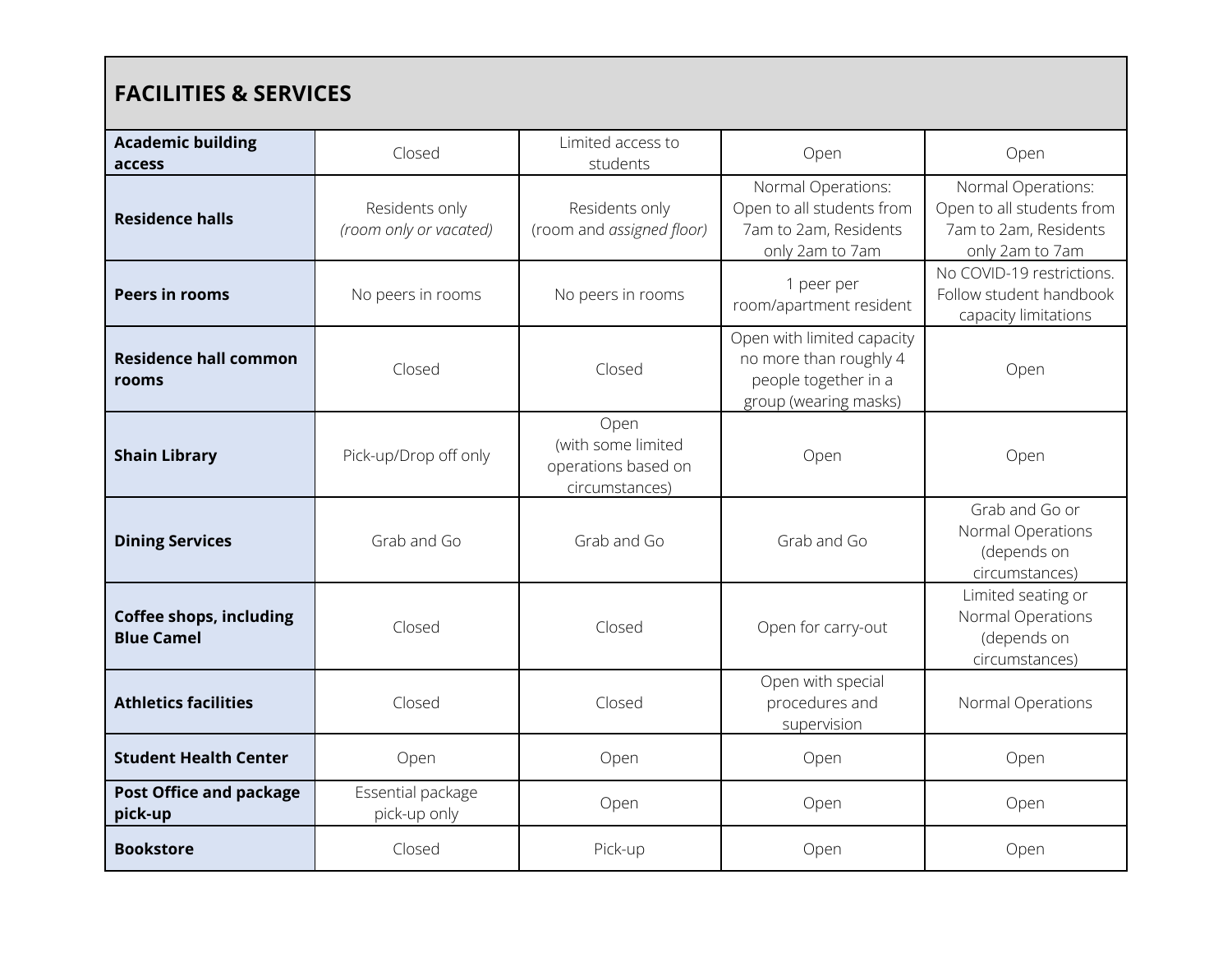| <b>Campus centers</b><br>(LGBTQIA, Unity, Hillel,<br><b>Global Commons, Hale</b><br>Center, ARC, etc.) | Closed                                        | Closed with limited access<br>to students with<br>permission                       | Open<br>(reduced density)                                                                              | Open      |
|--------------------------------------------------------------------------------------------------------|-----------------------------------------------|------------------------------------------------------------------------------------|--------------------------------------------------------------------------------------------------------|-----------|
| <b>College Center at</b><br><b>Crozier-Williams (Cro)</b>                                              | Open with limited access                      | Open                                                                               | Open                                                                                                   | Open      |
| <b>Harkness Chapel</b>                                                                                 | Open with limited access                      | Open                                                                               | Open                                                                                                   | Open      |
| Arboretum                                                                                              | Possible closure                              | Open                                                                               | Open                                                                                                   | Open      |
| <b>POPULATIONS</b>                                                                                     |                                               |                                                                                    |                                                                                                        |           |
| <b>Students</b>                                                                                        | Students with approval to<br>remain on-campus | On campus                                                                          | On campus                                                                                              | On campus |
| <b>Faculty</b>                                                                                         | Off campus                                    | On campus (limited)                                                                | On-campus, transition to<br>on-campus, or transition<br>to off-campus<br>(depends on<br>circumstances) | On campus |
| <b>Critical on-campus</b><br>functions (staff)                                                         | On campus                                     | On campus                                                                          | On campus                                                                                              | On campus |
| <b>Administrative</b><br>functions requiring<br>on-campus presence<br>(staff)                          | Off campus<br>(limited access)                | On campus as directed                                                              | On campus in<br>consultation with<br>supervisor<br>(depending on<br>circumstance)                      | On campus |
| <b>Administrative</b><br>functions that can be<br>completed remotely<br>(staff)                        | Off campus                                    | On or off campus<br>communicated by division<br>head (depends on<br>circumstances) | On-campus, transition to<br>on-campus, or transition<br>to off-campus<br>(depends on<br>circumstances) | On campus |
| Lab research -<br>employees                                                                            | Off campus                                    | On campus as directed                                                              | On campus                                                                                              | On campus |
| <b>Contractors/vendors</b>                                                                             | On campus with prior<br>approval              | On campus as directed                                                              | On campus                                                                                              | On campus |